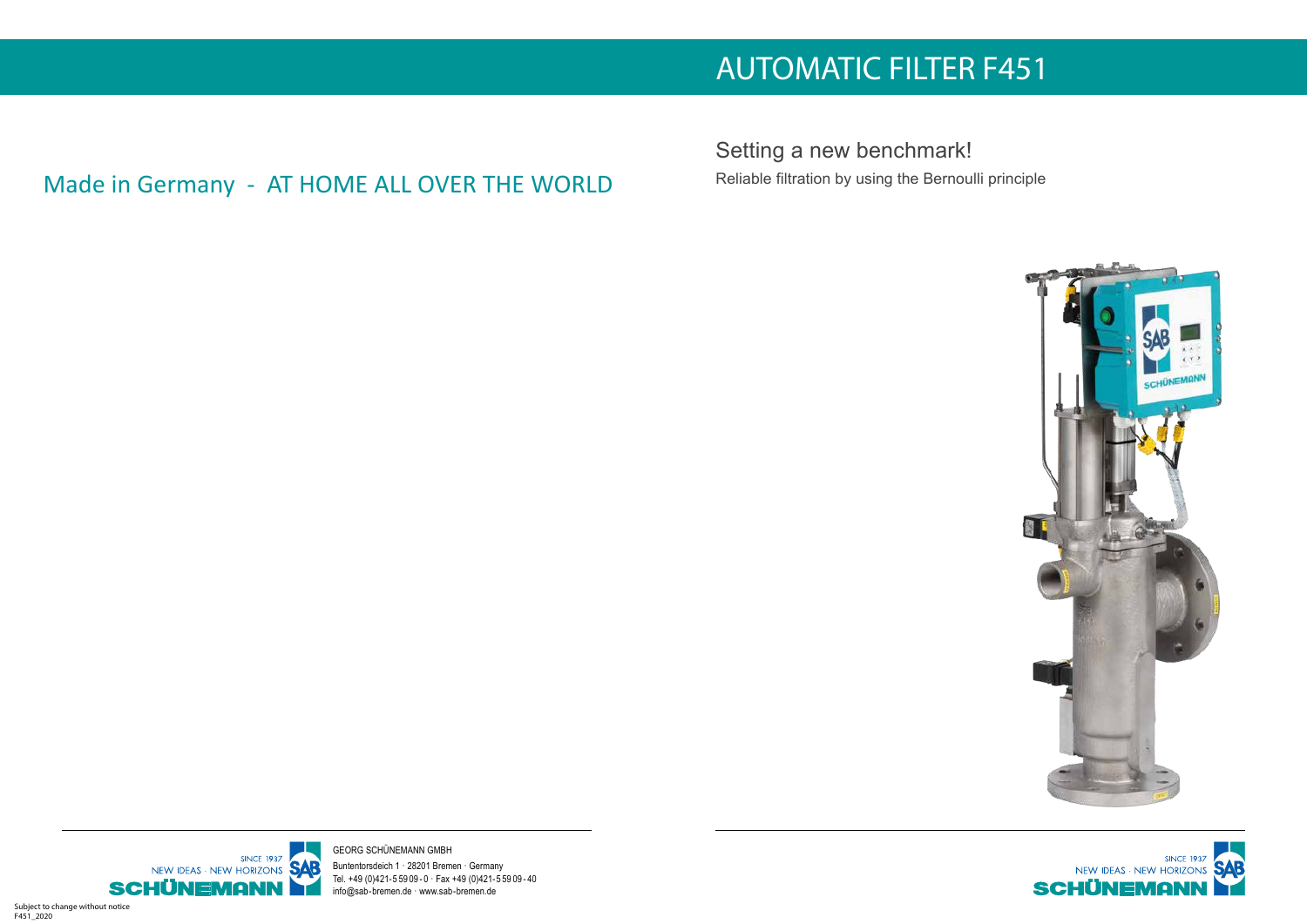EXECUTIVE SUMMARY DESCRIPTION OF THE RESERVE EXECUTIVE SUMMARY

### **FILTRATION CYCLE**

Operating pressure of only  $\geq 0.7$  bar

- During normal filtration, particles accumulate from top to bottom on the inside of the strainer. 1
- Cleaning begins automatically according to a timed cycle, or after a high differential pressure signal. 2
- During the pre-flushing phase, the flushing valve opens and particularly larger particles are flushed out. 3

- The flow velocity increases locally around the disc within the gap between the flushing disc and the strainer. Simultaneously the static pressure is reduced in accordance with the Bernoulli Principle and the direction of the flow is reversed which releases the particles from the surface of the strainer basket.
- The released particles are flushed out from the filter via the flushing outlet. Finally, the flushing valve is closed. 5
- The filtration will not be interrupted during the entire cleaning cycle. 6

4

Bernoulli's principle states that an increase in the speed of a fluid occurs simultaneously with a decrease in static pressure.

#### **MUSSEL AND SNAIL LARVAE**

Due to the high flow speed and the simultaneous rotational movement, strong acceleration forces act on the microorganisms. This, combined with the larvae forcefully "hitting" the wire of the profiles, ultimately leads to the death of the larvae.

For more than 80 years SAB Georg Schünemann has been a reliable partner supplying innovative filtration solutions for industrial and navy applications. SAB's Automatic Self-cleaning Filters are ideally suited for the pre-treatment of water and low-viscosity fluids. No matter the application – whether filtering particles from seawater, process water or cooling water, SAB's Automatic Filters are designed to meet the specific customer requirements.

Based on decades of experience the patented F451 is setting a new benchmark with respect to efficiency and cost-effectiveness.

#### Standardized Design





The new F451 automatic filter series utilizes standardized cast housings and impresses with a significantly more compact design. Although the F451 is standardized, it can be easily adapted to specific application requirements. The F451 covers a broad range of materials like austenitic stainless steel (1.4581 / 316SS / SA-351), super austenitic stainless steel (1.4557 / SA-351) and ductile cast iron (GGG-40). All F451 filters can be designed according to PED or ASME VIII Div.1.

#### Grade of Filtration

The F451 ensures the safe protection of our customer's applications with a consistently high filtration quality down to 100 μm. The proven Bernoulli technology warrants continuous and effective filtration even at low operating pressures starting from only 0.7 bar.

#### Delivery Time

Due to the streamlined and standardized design all sizes and materials are available from stock within short delivery times.



# $\frac{1}{2}\rho v^2 + \rho gh + P = constant$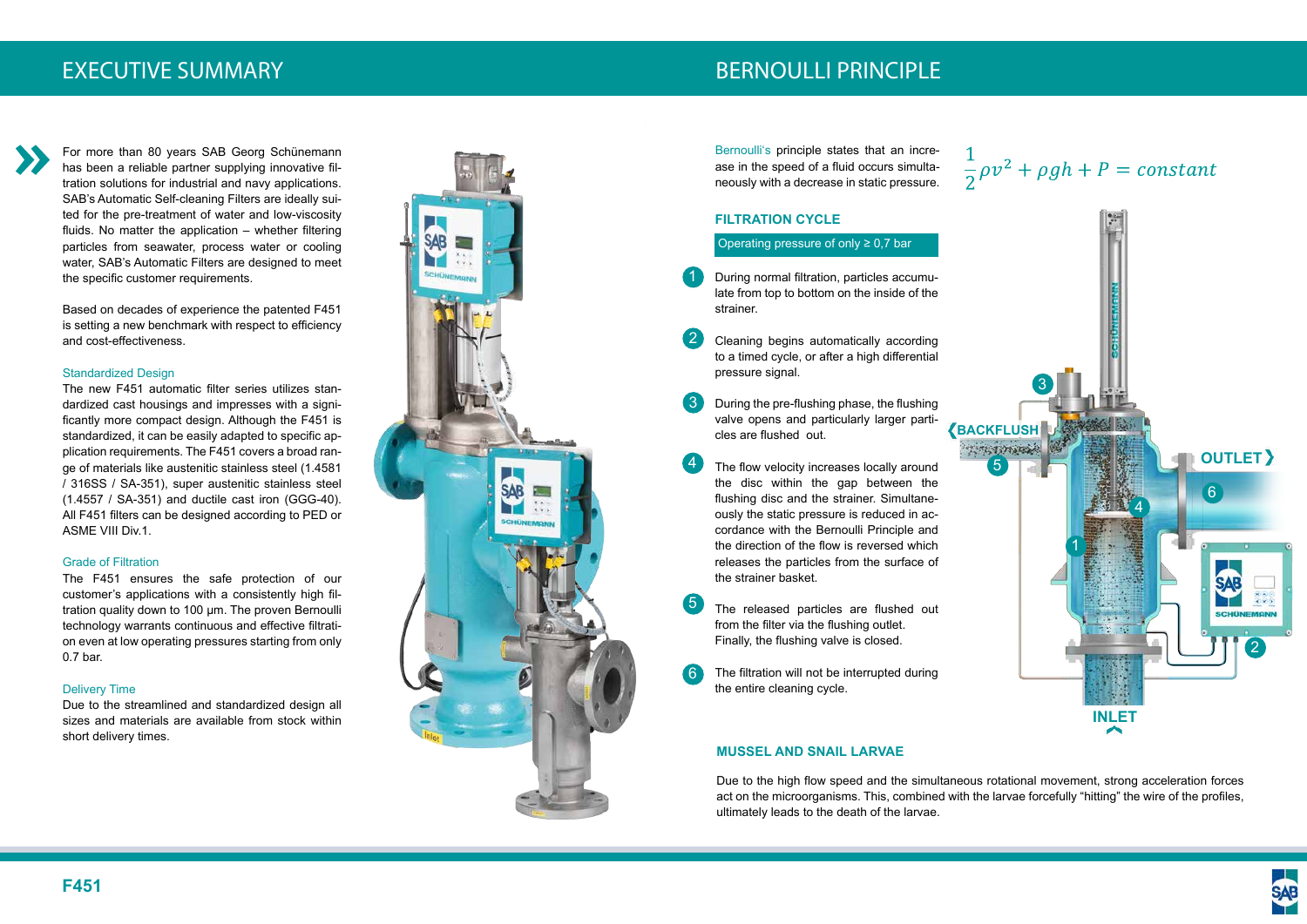



| <b>DESIGN</b>                |                                                |
|------------------------------|------------------------------------------------|
| <b>Connections</b>           | DN 50 - DN 300                                 |
|                              | G 11/4 / G 2 (only sta                         |
| <b>Volume flow</b>           | 3,5 m <sup>3</sup> /h - 1300 m <sup>3</sup> /h |
| <b>Grade of filtration</b>   | $100 \mu m - 10 \mu m$                         |
| <b>Operating pressure</b>    | $0,7 - 10$ bar                                 |
| <b>Codes &amp; Standards</b> | EN 13445 / AD2000                              |
|                              | <b>ASME VIII Div.1 / AT</b>                    |
| <b>MATERIALS</b>             |                                                |
| Housing:                     | GGG40 (SA-395 60-                              |
|                              | 1.4557 (SA-351 Gra                             |
|                              | 1.4581 (SA-351 Gra                             |
| Internals:                   | Stainless steel                                |
|                              | <b>Duplex</b>                                  |
|                              | <b>Super Duplex</b>                            |

# COMPONETS FILTER DESIGN

All filters of the F451 series are supplied with a standard interference-insensitive PCB controller with LED indicator. This is equipped with inputs/ outputs for operation, flushing and error reporting. The filter can also be equipped with any other SAB controller. The cleaning cycle (or flushing) is triggered by a time sequence or a differential pressure signal. A MODBUS interface is integrated

A new patented cover system guarantees easy maintenance of the filters in any position due to decreased weight, a screw-in connection and user-friendly piping. Main advantages of the new cover are the Integrated backflush valve and a leakage protection system in the filter cover prevents water from entering the backflushing cylinder and corroding it. Furthermore a cylinder with an integrated valve/throttle is much more compact than other pneumatic cylinders. They guarantee reduced air consumption by fewer connections and fewer hoses/pipes. The cylinder can be built in 316SS or Super Duplex material.

### **DIFFERENTIAL PRESSURE SWITCH** 3

#### **COVER AND CYLINDER**  2

#### **STRAINER** 4

#### **LOCAL CONTROL PANEL** 1

The new F451 standard has slotted-hole screens (helicoidal welding) with more than 50% open screen area compared to other slot wedge wire designs. SAB delivers standard mesh sizes DN50 - DN200: 100μm, 300μm, 500μm / DN300: 150μm, 300μm, 500μm made of 316SS or Super Duplex

The cleaning cycle (or flushing) is triggered by a time sequence or a differential pressure signal. The amount of dirt collected on the inside of the screen is measured and shown on an optical display on the differential pressure switch. The differential switch is extremely compact and mounted pipe-free. Materials can be in stainless steel or Monel.



#### **TECHNICAL SUMMARY**